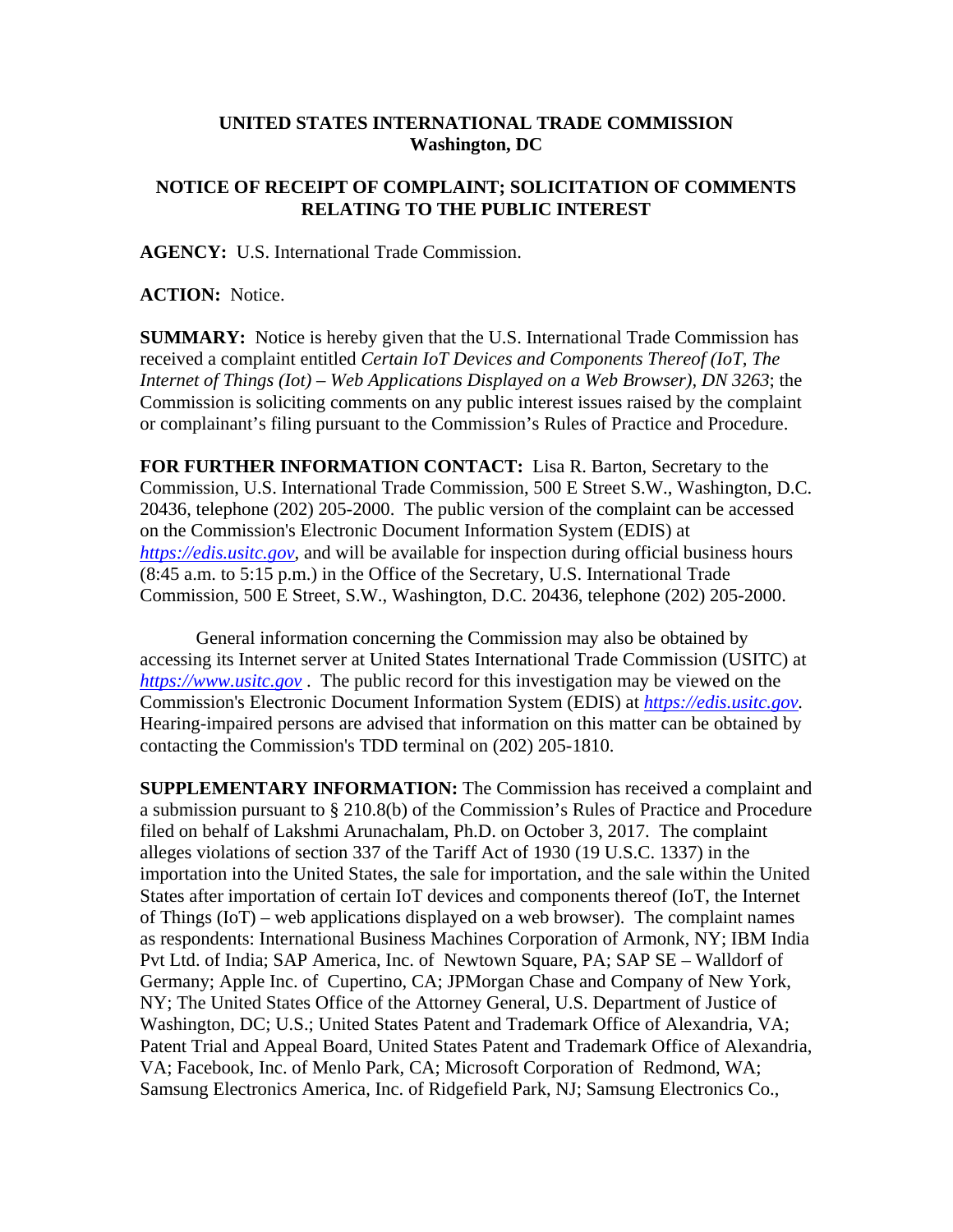Ltd. of Korea; Eclipse Foundation, Inc., and its Members of Canada; Fiserv Inc. of Brookfield, WI; Fiserv India Pvt. Ltd. of India; Wells Fargo Bank of San Francisco, CA; Citigroup, Citibank of New York, NY; Citizen's Financial Group, Inc. of Providence, RI; Fulton Financial Corporation of Lancaster, PA; J.C. Penny Corporation, Inc. and J.C. Penny Company, Inc. of Plano, TX; U-Haul International, Inc. of Phoenix, AZ; Avis Rent A Car System, LLC, Avis Budget Group, and Payless Car Rental of Parsippany, NJ; Hertz Global Holdings, Inc., The Hertz Corporation, Dollar Rent A Car, and Thrifty Car Rental of Estero, FL; Ace Rent A Car of Indianapolis, IN; Enterprise Holdings, Enterprise Rent-A-Car, National Car Rental, and Alamo Rent A Car of Clayton/St. Louis, MO; Presidio Bank of San Francisco, CA; Fremont Bancorporation and Fremont Bank of Fremont, CA; Heritage Bank of Commerce, and Focus Bank of San Jose, CA; and Bridge Bank of San Jose, CA.. The complainant requests that the Commission issue a limited exclusion, cease and desist orders, and impose a bond upon respondents' alleged infringing articles during the 60-day Presidential review period pursuant to 19 U.S.C. 1337(j).

Proposed respondents, other interested parties, and members of the public are invited to file comments, not to exceed five (5) pages in length, inclusive of attachments, on any public interest issues raised by the complaint or § 210.8(b) filing. Comments should address whether issuance of the relief specifically requested by the complainant in this investigation would affect the public health and welfare in the United States, competitive conditions in the United States economy, the production of like or directly competitive articles in the United States, or United States consumers.

In particular, the Commission is interested in comments that:

- (i) explain how the articles potentially subject to the requested remedial orders are used in the United States;
- (ii) identify any public health, safety, or welfare concerns in the United States relating to the requested remedial orders;
- (iii) identify like or directly competitive articles that complainant, its licensees, or third parties make in the United States which could replace the subject articles if they were to be excluded;
- (iv) indicate whether complainant, complainant's licensees, and/or third party suppliers have the capacity to replace the volume of articles potentially subject to the requested exclusion order and/or a cease and desist order within a commercially reasonable time; and
- (v) explain how the requested remedial orders would impact United States consumers.

Written submissions must be filed no later than by close of business, eight calendar days after the date of publication of this notice in the *Federal Register*. There